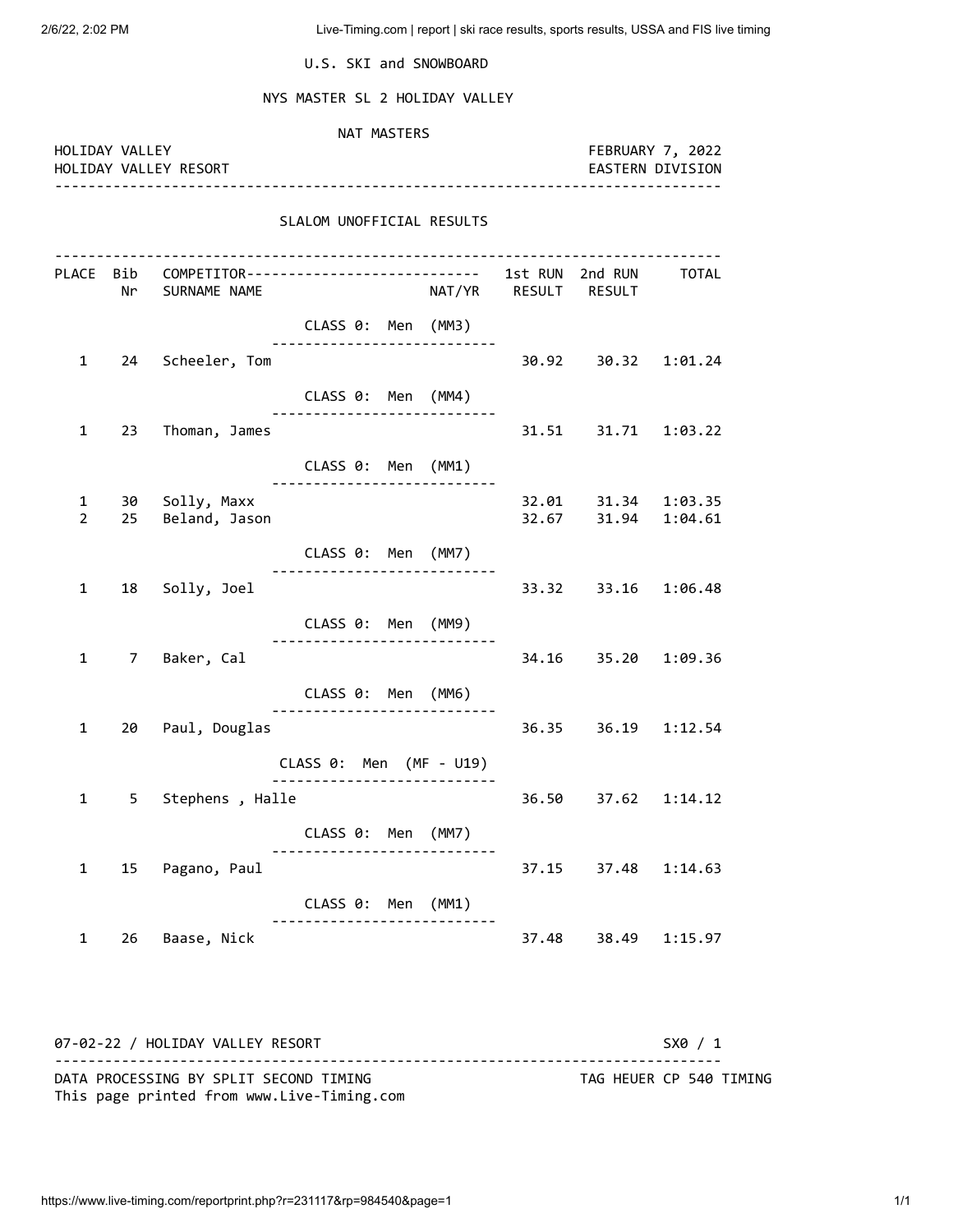## U.S. SKI and SNOWBOARD

## NYS MASTER SL 2 HOLIDAY VALLEY

 NAT MASTERS HOLIDAY VALLEY FEBRUARY 7, 2022 HOLIDAY VALLEY RESORT EASTERN DIVISION -------------------------------------------------------------------------------- PLACE Bib COMPETITOR---------------------------- 1st RUN 2nd RUN TOTAL Nr SURNAME NAME NAT/YR RESULT RESULT CLASS 0: Men (MM5) --------------------------- 1 21 london, gary 37.57 38.67 1:16.24 CLASS 0: Men (MM9) --------------------------- 1 9 Kinney, Tom 38.82 38.39 1:17.21 CLASS 0: Men (MM4) --------------------------- 1 35 Gerstung, Matt 39.64 37.81 1:17.45 CLASS 0: Men (MM8) --------------------------- 1 13 Seib, Douglas 38.57 39.24 1:17.81 CLASS 0: Men (MM7) --------------------------- 1 16 Lenda, Don 38.95 39.52 1:18.47 CLASS 0: Men (MM8) --------------------------- 1 10 Main, Eric 39.02 39.80 1:18.82 CLASS 0: Men (MF5) --------------------------- 1 3 Kuder, Alyssa 38.98 39.88 1:18.86 CLASS 0: Men (MM4) --------------------------- 1 34 Chmielowiec, Yan 40.68 39.83 1:20.51 CLASS 0: Men (MM1) --------------------------- 1 31 Yoviene, Andrew 30.93 50.27 1:21.20

07-02-22 / HOLIDAY VALLEY RESORT SX0 / 2 -------------------------------------------------------------------------------- DATA PROCESSING BY SPLIT SECOND TIMING TAG HEUER CP 540 TIMING This page printed from www.Live-Timing.com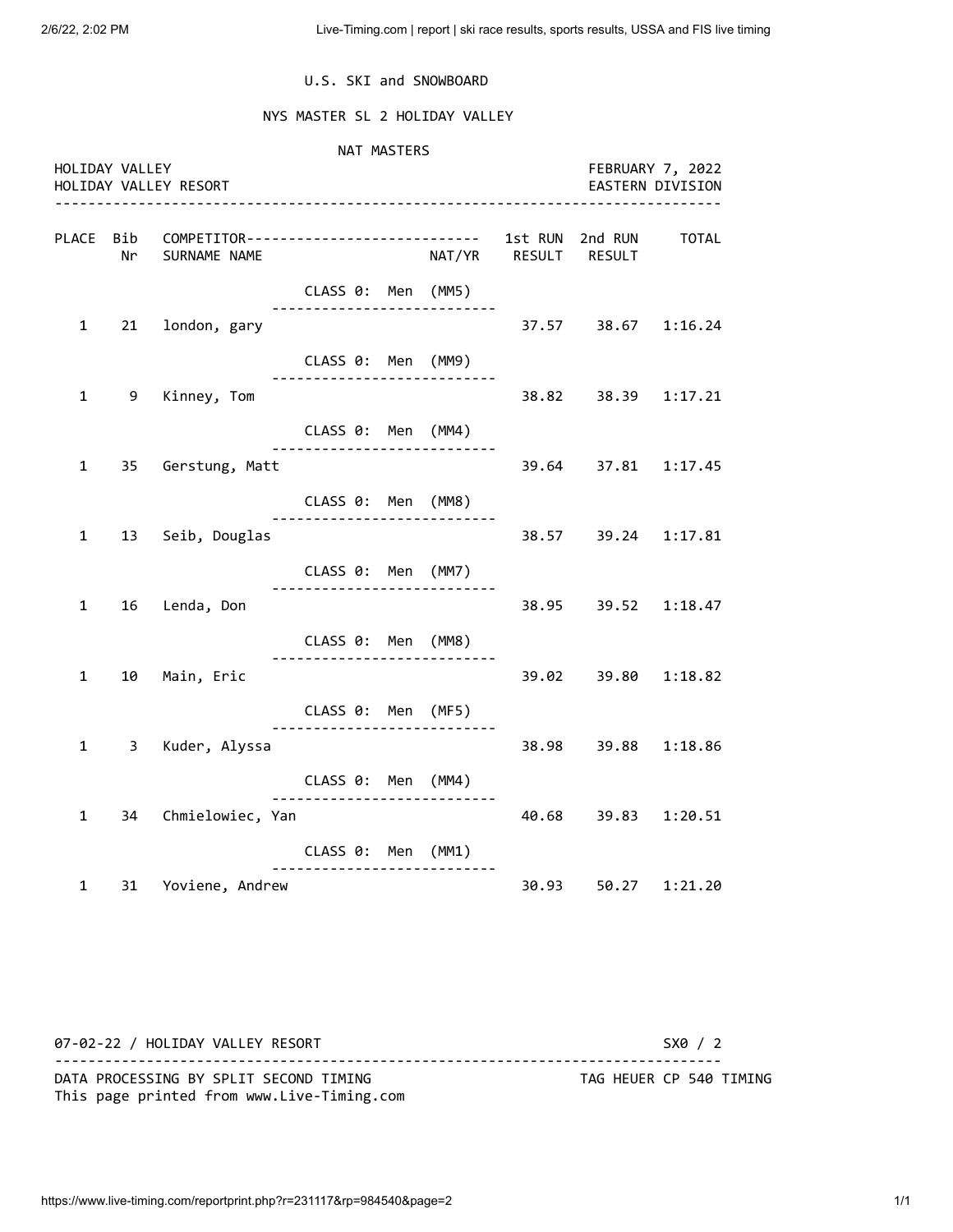## U.S. SKI and SNOWBOARD

## NYS MASTER SL 2 HOLIDAY VALLEY

 NAT MASTERS HOLIDAY VALLEY FEBRUARY 7, 2022 HOLIDAY VALLEY RESORT EASTERN DIVISION -------------------------------------------------------------------------------- PLACE Bib COMPETITOR---------------------------- 1st RUN 2nd RUN TOTAL Nr SURNAME NAME NAT/YR RESULT RESULT CLASS 0: Men (MF5) --------------------------- 1 2 Patterson, Amy 11.58 41.58 41.51 1:23.09 CLASS 0: Men (MM8) --------------------------- 1 11 Linsler, Edward 41.58 41.62 1:23.20 2 12 Elling, Thomas 43.10 43.27 1:26.37 CLASS 0: Men (MF4) --------------------------- 1 4 Scheeler, Carol 45.56 45.90 1:31.46 CLASS 0: Men (MM12) --------------------------- 1 6 McDonough, Carl 47.85 49.43 1:37.28 CLASS 0: Men (MM9) --------------------------- 1 8 Vince, Roger 53.75 54.60 1:48.35 CLASS 0: Men (MM1) --------------------------- 1 28 Pagano, Chris 54.38 54.13 1:48.51 CLASS 0: Men (MF9) --------------------------- 1 1 Cooper-Vince, Pam 1:01.84 58.82 2:00.66 CLASS 0: Men (MM7) --------------------------- 19 Rosenbloom , Stephen DNS DNS DNS DNS 17 Spillane, Jim DNS DNS DNS 14 Spillane, Jim **DNS** DNS DNS CLASS 0: Men (MM1) --------------------------- 29 Klimsa, Josh 32.81 DNF

07-02-22 / HOLIDAY VALLEY RESORT SX0 / 3 -------------------------------------------------------------------------------- DATA PROCESSING BY SPLIT SECOND TIMING TAG HEUER CP 540 TIMING This page printed from www.Live-Timing.com